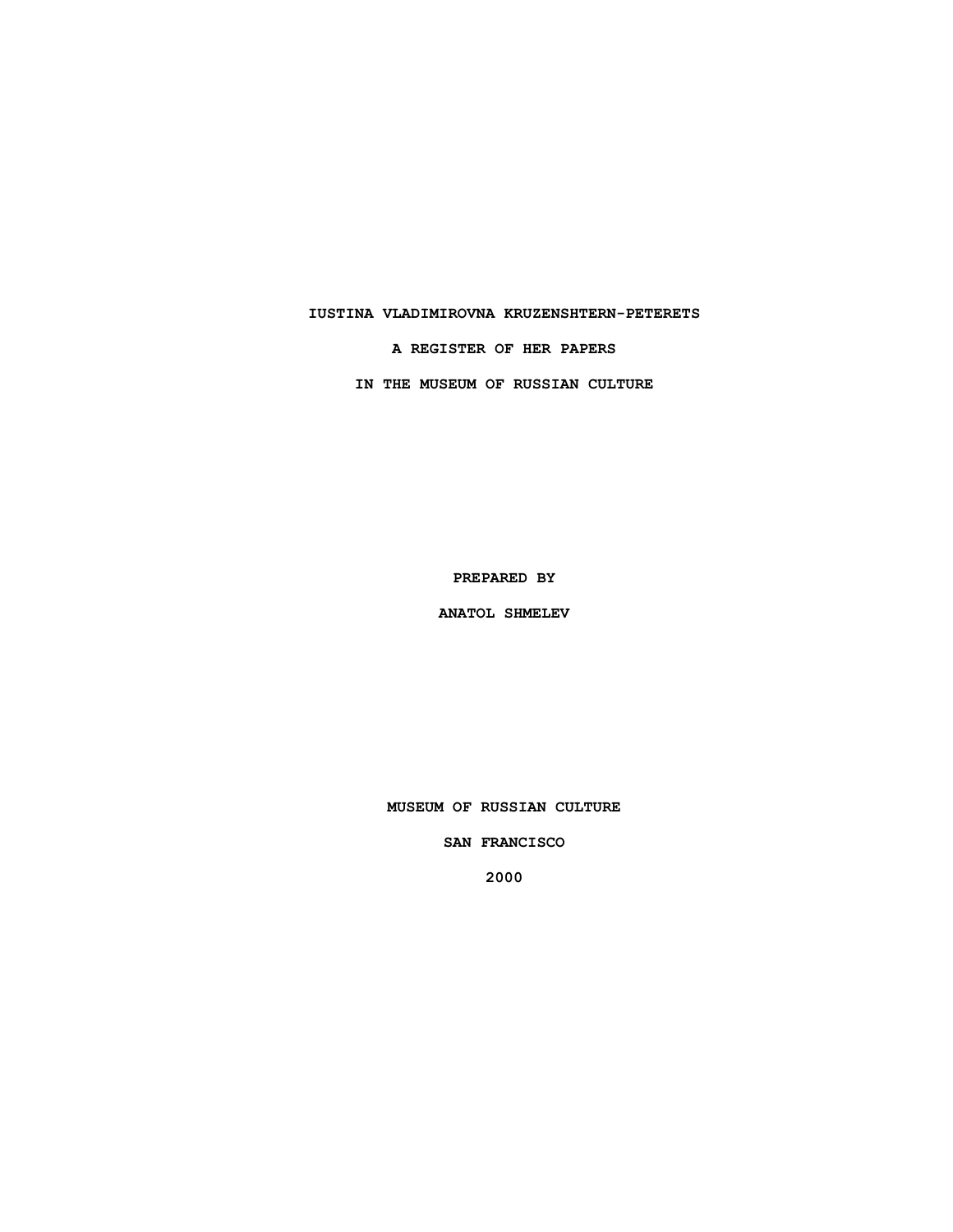#### **SCOPE AND CONTENT NOTE**

#### **IUSTINA VLADIMIROVNA KRUZENSHTERN-PETERETS PAPERS**

**Iustina V. Kruzenshtern-Peterets (1903-1983) was a poet, writer, and journalist in China and the United States. She wrote for a number of émigré publications, among them Gun-Bao in Harbin and Vecherniaia zaria in Shanghai, and Novoe russkoe slovo and Russkaia zhizn' in the United States, and also worked as a commentator for Radio Liberty (the collection contains transcripts she worked on; see SPEECHES AND WRITINGS/General/Transcripts). Of particular interest are her correspondence with well-known émigré writers and poets, and her untitled memoirs of life in Harbin and Shanghai (SPEECHES AND WRITINGS/Untitled memoirs and "V krasnom Shankhae," Russkaia zhizn', 1961). The collection later passed through the hands of Mariia Tourkoff (Vizi), and includes explanatory notes in her hand, as well as photographs and certain additional material in the subject file.**

**Detailed processing and preservation microfilming for these materials were made possible by a generous grant from the National Endowment for the Humanities and by matching funds from the Hoover Institution and Museum of Russian Culture. The grant also provides depositing a microfilm copy in the Hoover Institution Archives. The original materials and copyright to them (with some exceptions) are the property of the Museum of Russian Culture, San Francisco. A transfer table indicating corresponding box and reel numbers is appended to this register.**

**The Hoover Institution assumes all responsibility for notifying users that they must comply with the copyright law of the United States (Title 17 United States Code) and Hoover Rules for the Use and Reproduction of Archival Materials.**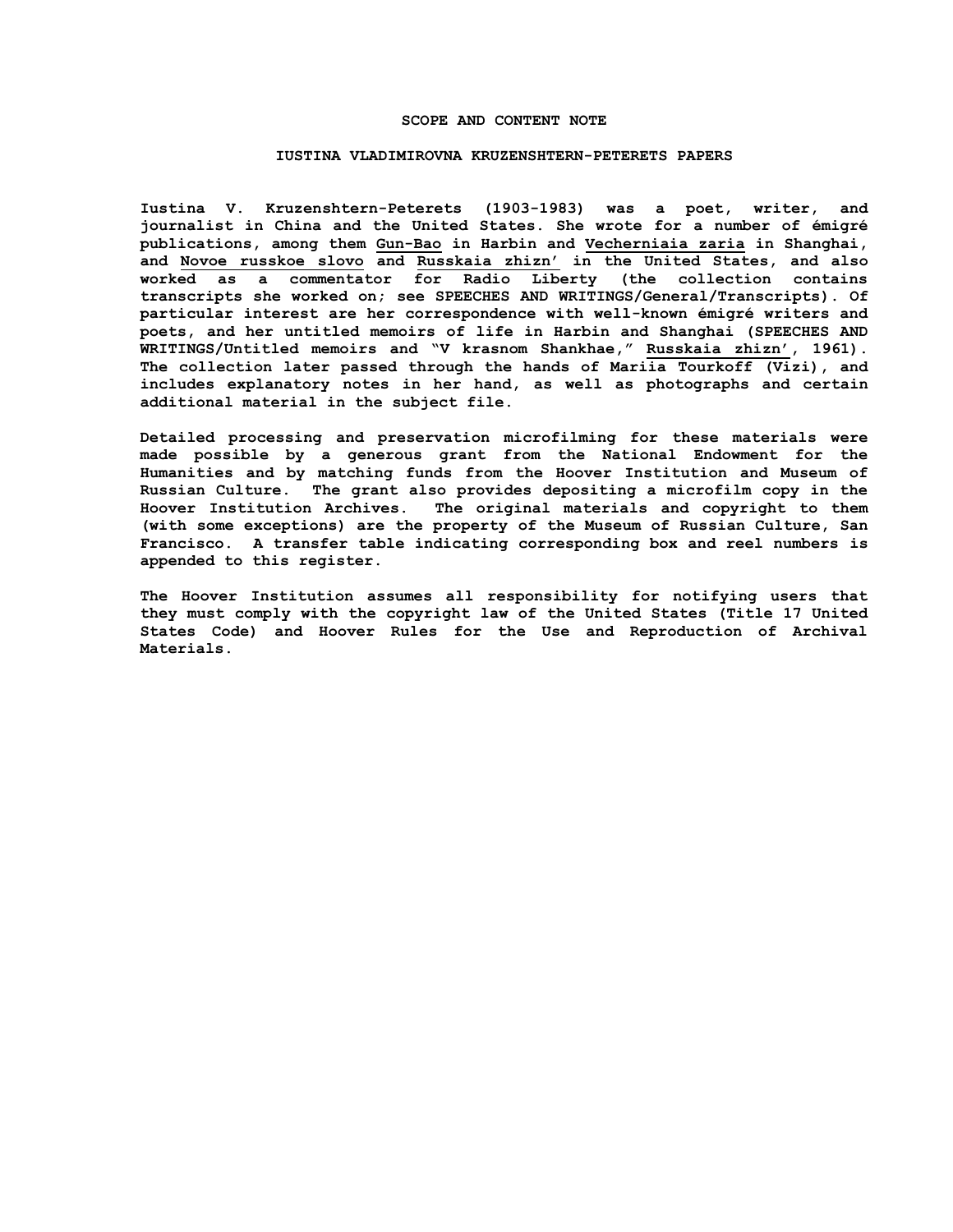## **REGISTER**

# **IUSTINA VLADIMIROVNA KRUZENSHTERN-PETERETS PAPERS**

**SERIES DESCRIPTION:**

| Box Nos      | Series                                                                                                                                                                                                            |
|--------------|-------------------------------------------------------------------------------------------------------------------------------------------------------------------------------------------------------------------|
| $\mathbf{1}$ | BIOGRAPHICAL FILE, 1934-1958. Book written by<br>Kruzenshtern-Peterets's husband, and programs, arranged<br>alphabetically by physical form                                                                       |
| $1 - 2$      | CORRESPONDENCE, 1932-1983. Cards and letters, arranged<br>alphabetically by correspondent                                                                                                                         |
| $2 - 4$      | SPEECHES AND WRITINGS, 1958-1982. Articles, books,<br>letters to the editor, plays, poetry, transcripts, short<br>stories, and memoirs, arranged chronologically by title                                         |
| $4 - 5$      | SUBJECT FILE, 1934-1981. Brochures, clippings, leaflets,<br>poetry, typescripts, and correspondence, arranged<br>alphabetically by subject                                                                        |
| 6            | PRINTED MATTER, 1966-1981. Issues of various émigré<br>periodicals, such as Chasovoi, Russkaia mysl', Voennaia<br>byl' and Zarubezhnaia Rus', as well as clippings from<br>American periodicals on general topics |
| 6            | PHOTOGRAPHS, 1923-1977. Thirty-four prints of various<br>people and places                                                                                                                                        |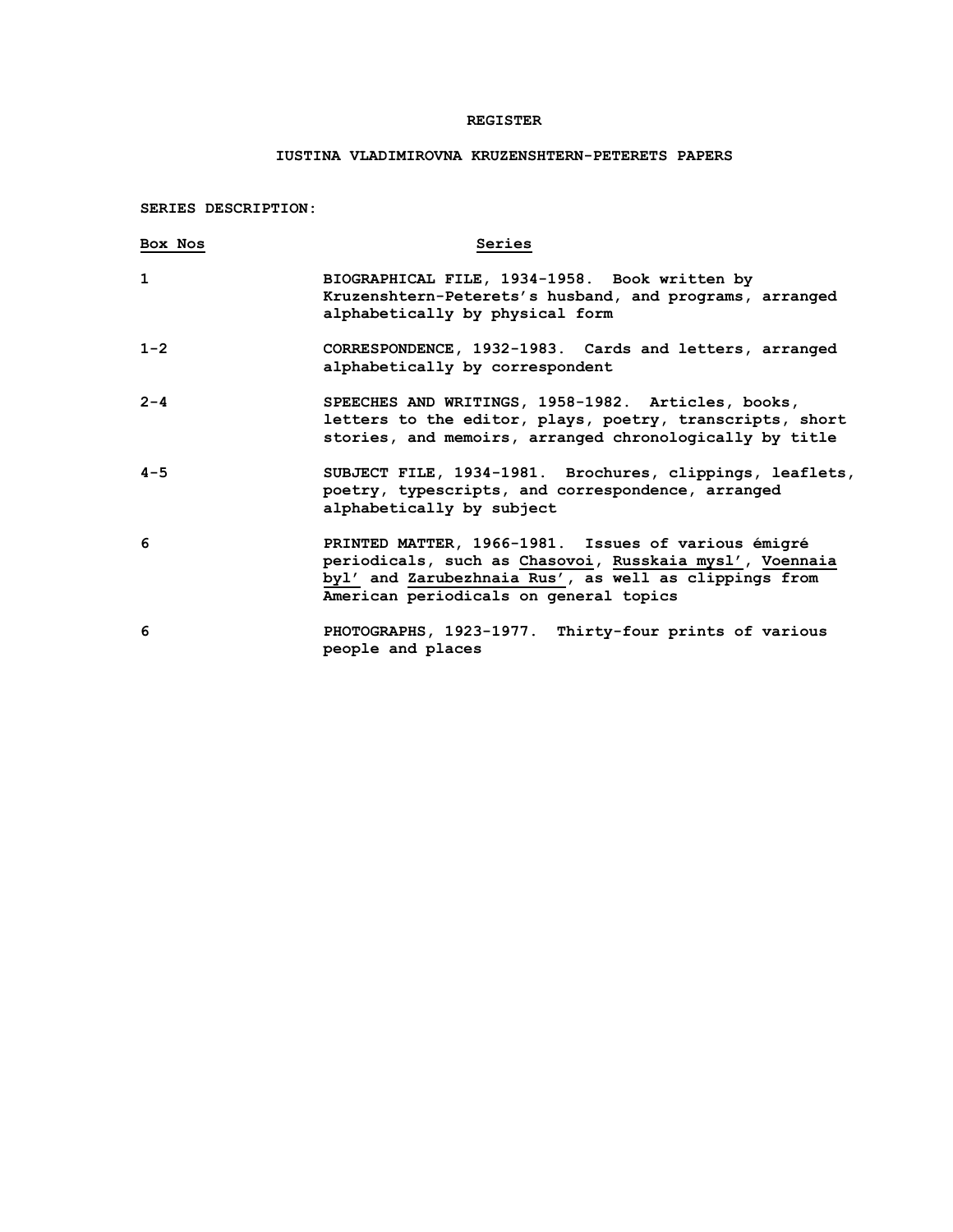|         | Box Folder   |                                                                     |
|---------|--------------|---------------------------------------------------------------------|
| Nos Nos |              | Contents                                                            |
| 1.      |              | BIOGRAPHICAL FILE, 1934-1958                                        |
|         | 1            | Book by Nikolai Peterets (husband), entitled                        |
|         |              | Mladorosskoe stanovlenie, 1934. Printed copy                        |
|         | $\mathbf{2}$ | Programs of theatrical evenings involving Kruzenshtern-             |
|         |              | Peterets or her plays                                               |
|         |              | CORRESPONDENCE, 1932-1983                                           |
|         |              | General                                                             |
|         | 3            | General, 1970-1983 and undated                                      |
|         | 4            | Sodruzhestvo, 1966. This book includes inserted                     |
|         |              | letters and cards from the authors of the                           |
|         |              | poetry published within, and a review of the                        |
|         |              | work                                                                |
|         | 5            | Unidentified, 1932-1970                                             |
|         | 6            | Akimov, N., 1972                                                    |
|         | 7            | Altenkirch, O., 1965                                                |
|         | 8            | Anderson, Larisa, 1957-1977                                         |
|         | 9            | Antonova, Elena, 1962                                               |
|         | 10<br>11     | Arensburger, Konstantin, 1969<br>Avtonomov, Nikolai Pavlovich, 1973 |
|         | 12           | Baikalov-Latyshev, Sergei, 1969-1979                                |
|         | 13           | Balakshin, Petr P., 1959                                            |
|         | 14           | Baranova, N., 1968-1970                                             |
|         | 15           | Bibinov, M. S., n.d.                                                |
|         | 16           | Cheremshanskii, Iurii Apollonovich, 1959. Includes                  |
|         |              | third-party correspondence                                          |
|         | 17           | Daniels, Guy, 1961-1962                                             |
|         | 18           | Fedorov, P., 1974                                                   |
|         | 19           | Filipov, Boris, 1969-1970                                           |
|         | 20           | Foster, Liudmila, 1969 and undated                                  |
|         | 21           | Frank, Evelina, 1961                                                |
|         | 22           | Ginchas (Ginkh), Nikolai Sergeevich, 1969                           |
|         | 23           | Goldstein, Michael, 1972                                            |
|         | 24           | Golembiovskii, E., 1972                                             |
|         | 25.          | Ivannikova, Lidiia, 1958                                            |
|         | 26           | Klenovskii, Dmitrii, 1958-1970                                      |
|         | 27           | Kormilev, N. A., 1982. Includes third party                         |
|         |              | correspondence                                                      |
|         | 28           | Kovalevskii, Petr Evgrafovich, 1969-1970                            |
|         | 29           | Kudashev, N. V., 1976                                               |
|         | 30           | Lavrova, Nina, 1978                                                 |
|         | 31<br>32     | Lukashkin, Anatolii Stepanovich, 1979                               |
|         | 33           | Magerovskii, Lev Florianovich, 1958-1959<br>Medi, N. P., 1962-1971  |
|         | 34           | Mendousse, Ivan Petrovich, 1970                                     |
|         | 35           | Naumenko, Viacheslav Grigor'evich, 1961                             |
|         |              |                                                                     |
| 2.      | 1            | Odoevtseva, Irina, 1957-1972 and undated. Includes                  |
|         |              | attached poetry                                                     |
|         | $\mathbf{2}$ | Ore, Anna, 1955                                                     |
|         |              | Pereleshin, Valerii.<br>See Salatko-Petrishche, Valerii F.          |
|         | 3            | Rais, Emmanuel, 1970                                                |
|         | 4            | Remizov, A., 1957                                                   |
|         | 5            | Rokitiansky, N., 1982                                               |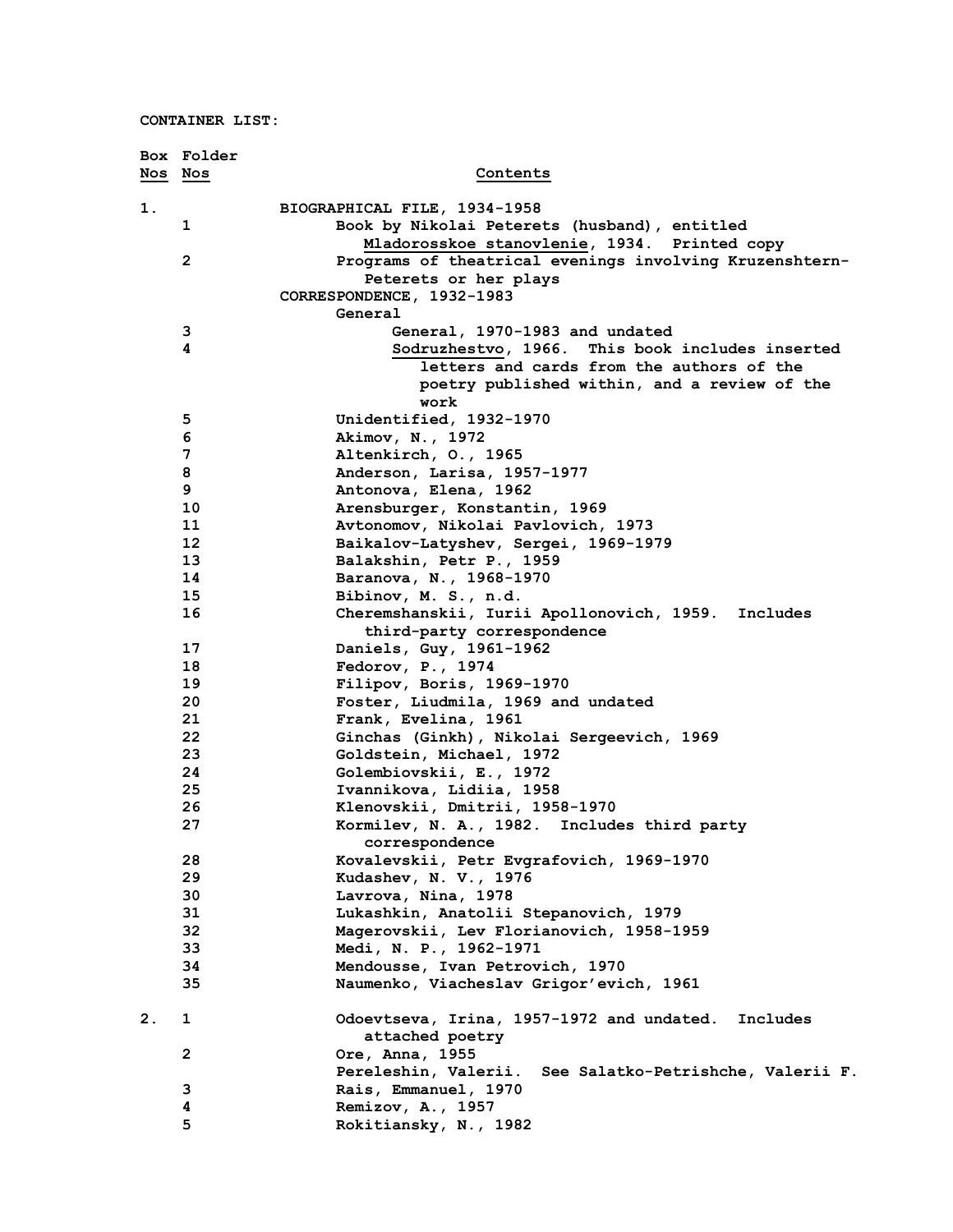|    | 2. (Contd.) | CORRESPONDENCE (Contd.)                                 |
|----|-------------|---------------------------------------------------------|
|    | 6           | Rozhkovskaia, A., 1973                                  |
|    | 7           | Saburova, Irina, 1969-1977                              |
|    | 8           | Salatko-Petrishche, Valerii (literary pseudonym Valerii |
|    |             | Pereleshin), 1970-1981. See also SUBJECT FILE for       |
|    |             | writings by and other information on Salatko-           |
|    |             | Petrishche                                              |
|    | 9           | Shatalov, Vladimir, 1970                                |
|    | 10          | Shtein, E., 1975                                        |
|    | 11          | Sovremennik, 1969. Includes letters from E. Bobrova and |
|    |             | V. Savin                                                |
|    | 12          | Struve, Gleb, 1969                                      |
|    | 13          | Sukhanin, Pavel, 1965                                   |
|    | 14          | Sumbatova, E., 1971-1977. Includes attached poetry      |
|    | 15          | Szenfeld, Ignacy, 1972                                  |
|    | 16          | Tauber (Staroff), Ekaterina, 1971-1975. Includes letter |
|    |             | to M. Tourkoff                                          |
|    | 17          | Veidle, Vladimir, 1970                                  |
|    | 18          | Vozrozhdenie, 1968-1971                                 |
|    | 19          | Zalesskii, Mikhail Nikolaevich, 1958                    |
|    | 20          | Zelenskii, Evgenii, 1975                                |
|    |             | SPEECHES AND WRITINGS, 1958-1982                        |
|    |             | General                                                 |
|    | $21 - 22$   | Fragments, n.d. Holograph and typescript                |
|    | 23          | Letters to the editor, 1969-1982 and undated.           |
|    |             | Typescript and printed copies. Includes                 |
|    |             | associated correspondence and polemics with             |
|    |             | other readers                                           |
|    | 24          | Newspaper columns, 1967-1981 and undated. Printed       |
|    |             | copies. Contains only brief pieces. Longer,             |
|    |             | serialized articles are listed by title below           |
|    |             | Poetry, n.d. Typescript and printed copies              |
|    | 25          | Original                                                |
|    |             |                                                         |
| 3. | 1           | Translations                                            |
|    | 2           | Transcripts of Radio Liberty broadcasts, n.d.           |
|    |             | Typescript                                              |
|    | з           | Untitled short stories, n.d. Typescript                 |
|    | 4           | "Adam the Mameluke," n.d. Typescript                    |
|    | 5           | "Brodiachaia sobaka, " n.d. Typescript                  |
|    | 6           | "The Drama of a Mailman," n.d. Typescript.<br>Includes  |
|    |             | untitled Russian original                               |
|    | 7           | "Eshche ob odnom paskvile," n.d. Typescript             |
|    | 8           | "Kiev," n.d. Holograph and typescript                   |
|    | 9           | "Lastochka, " n.d. Typescript                           |
|    | 10          | "Legenda o Dalai-Lame," n.d. Typescript                 |
|    | 11          | "Loshadinaia zala," n.d. Typescript                     |
|    | $12 \,$     | "Ma Sy-Tsun i Mei Lan'-Fan," n.d. Typescript            |
|    | 13          | "O poezii, o russkom iazyke i fal'sifikatakh," n.d.     |
|    |             | Typescript                                              |
|    | 14          | "Pervyi i poslednii," n.d. Typescript                   |
|    | 15          | "Poema o prozaicheskikh liudiakh," n.d. Typescript      |
|    | 16          | "The Recipe of Happiness," n.d. Typescript              |
|    | 17          | "Runy Brailia," n.d. Typescript                         |
|    | 18          | "The Seventh Aunt of Dr. Shen," n.d. Typescript         |
|    | 19          | "The Song of Freedom," n.d. Typescript                  |
|    | 20          | "Tolstoi po Truaia [Troyat] i podlinnyi Tolstoi," n.d.  |
|    |             | Typescript                                              |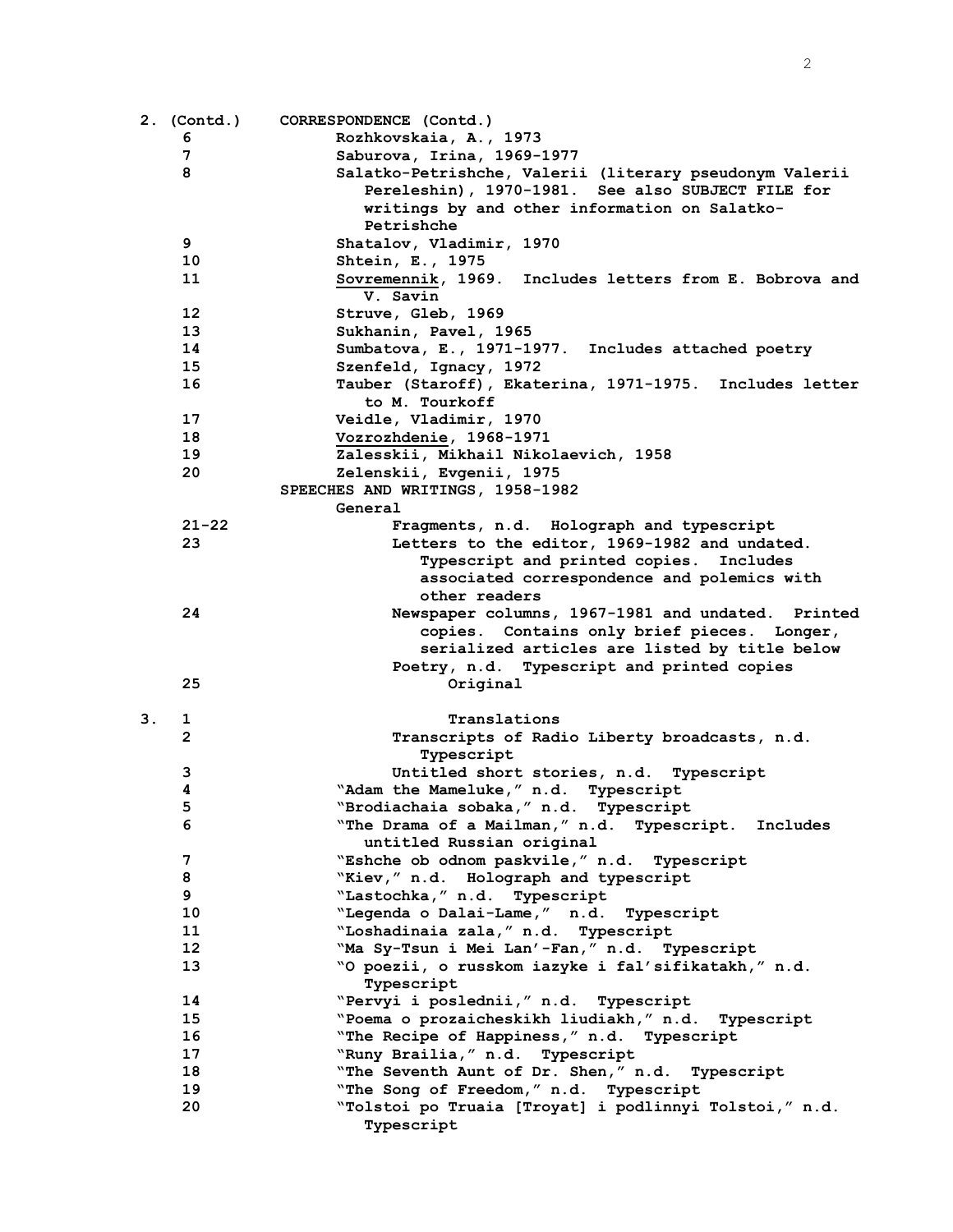|    | $3.$ (Contd.)   | SPEECHES AND WRITINGS (Contd.)                                                                            |
|----|-----------------|-----------------------------------------------------------------------------------------------------------|
|    | 21              | Untitled article about foreign medical educational                                                        |
|    |                 | establishments in Shanghai, China, n.d. Typescript                                                        |
|    | $22 - 23$       | Untitled memoirs, n.d. Typescript.<br>Some                                                                |
|    |                 | sections/chapters are fragmented                                                                          |
| 4. | $1 - 3$         | Untitled memoirs                                                                                          |
|    | 4               | Untitled play, n.d. Typescript                                                                            |
|    | 5               | Untitled article about Lermontov, n.d. Typescript                                                         |
|    | 6               | "Velikaia liubov': Pamiati A. V. Belinkova,"                                                              |
|    |                 | Vozrozhdenie, n.d. Printed copy                                                                           |
|    | 7               | "Milye shutki, " 1958(?). Typescript                                                                      |
|    | 8               | "Moia plemiannitsa Teddi," Russkaia zhizn', 1960 October<br>18. Printed copy                              |
|    | 9               | "Kar'era zabludshei ovtsy," Russkaia zhizn', 1960                                                         |
|    |                 | October 25. Printed copy. Includes typed English                                                          |
|    |                 | translation entitled, "The Career of a Stranded<br>Sheep"                                                 |
|    | 10              | "V krasnom Shankhae," Russkaia zhizn', 1961 August 22 -                                                   |
|    |                 | September 26. Printed copy                                                                                |
|    | 11              | "'Iskhod' russkikh iz Kitaia," Russkaia mysl', 1968.                                                      |
|    |                 | Printed copy                                                                                              |
|    | 12 <sup>2</sup> | Ulybka psishi, 1969. Printed copy                                                                         |
|    | 13              | "Mozhno li zhit' bez shipiashchikh," 1972 March 5.                                                        |
|    | 14              | Printed copy                                                                                              |
|    |                 | "Sud i sovest': Pamiati S. Kucherova," Novoe russkoe<br>slovo, 1973 March 25. Typescript and printed copy |
|    | 15              | "Put' soldata," Russkaia zhizn', 1975 May 2 - June 20.                                                    |
|    |                 | Printed copy                                                                                              |
|    | 16              | "Korabl'-prizrak," Russkaia zhizn', [1976]. Printed                                                       |
|    |                 | copy                                                                                                      |
|    |                 | SUBJECT FILE, 1934-1981. Brochures, clippings, leaflets,                                                  |
|    |                 | poetry, typescripts, and correspondence                                                                   |
|    | 17              | Includes information on the Leib-gvardii<br>Cossacks.                                                     |
|    |                 | Kazach'ego Ego Velichestva regiment as well as on                                                         |
|    |                 | atamans Grigorii Semenov and Boris Annenkov, General                                                      |
|    |                 | Ivan Pavlichenko, and others                                                                              |
|    | 18              | Dissidents, Soviet                                                                                        |
|    | 19              | Kuramoto Incident                                                                                         |
|    | 20              | Marxism. Typescript by Boris Filipov entitled "Iz                                                         |
|    | 21              | zabytogo i zamolchannogo," n.d.<br>Mitropol'skii, Arsenii Ivanovich (literary pseudonym -                 |
|    |                 | Arsenii Nesmelov)                                                                                         |
| 5. | 1               | Poetry, Russian. Collected poetry (holograph,                                                             |
|    |                 | typescript and printed), most of it unattributed, as                                                      |
|    |                 | well as reviews and biographical information on                                                           |
|    |                 | various poets                                                                                             |
|    | 2               | Romanoff family.<br>Includes information on M.                                                            |
|    |                 | Goleniewski, pretender to the throne                                                                      |
|    | з               | Russia--History, 1917-1921                                                                                |
|    | 4               | Russians--China                                                                                           |
|    | 5               | Russians--Foreign countries                                                                               |
|    | 6               | Salatko-Petrishche, Valerii Frantsevich. Includes his                                                     |
|    |                 | writings as well as biographical information about                                                        |
|    |                 | him                                                                                                       |
|    | 7               | Solzhenitsyn, Aleksandr Isaevich                                                                          |
|    | $8 - 9$         | Miscellany                                                                                                |